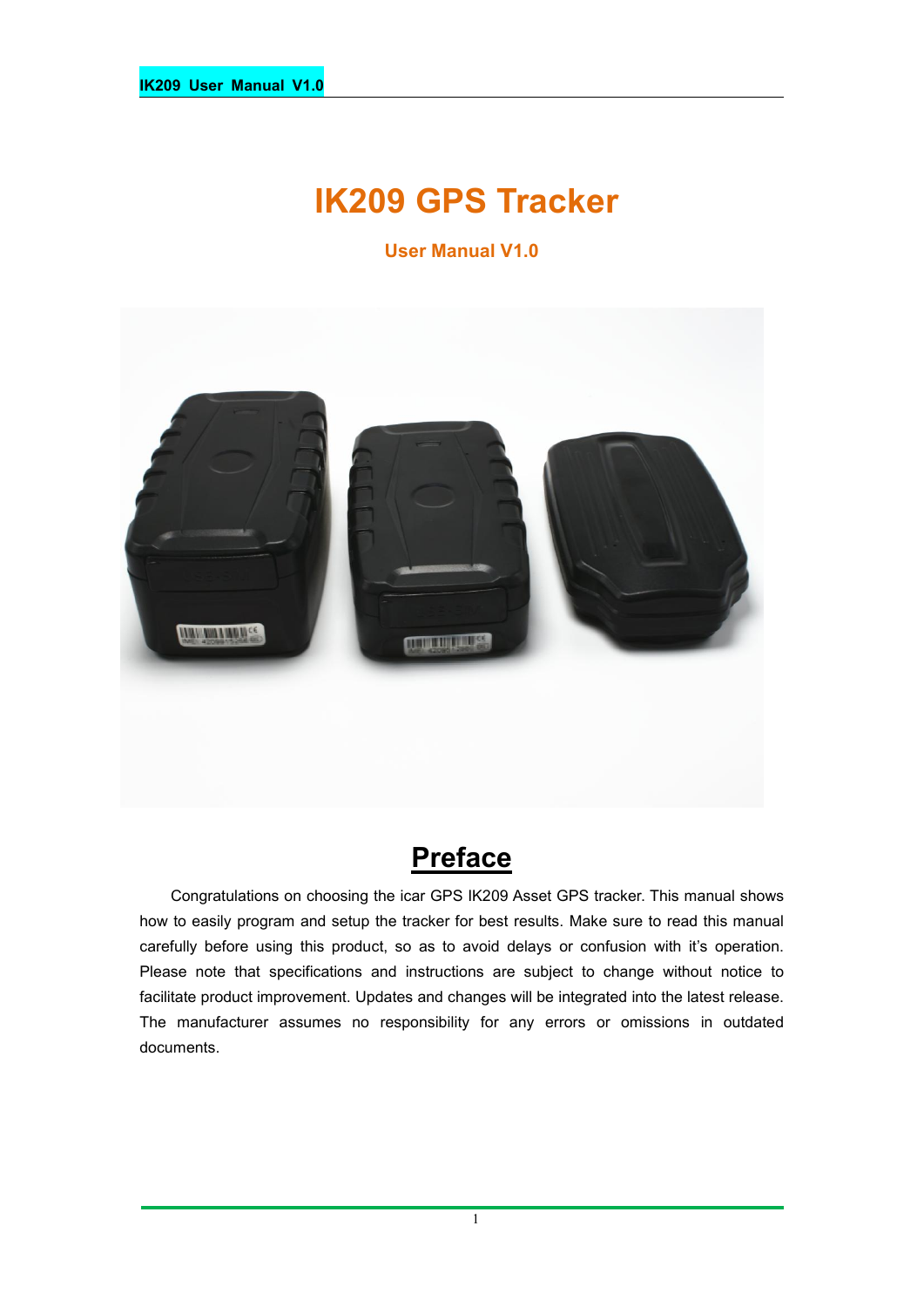### **1. Overview**

IK209 is a Asset GPS tracker.

### **2. Features**

- Real-timing tracking
- **•** GPS+WiFi Positioning
- **•** History record check
- Geo-Fence alarm
- Low battery alarm
- Power saving mode
- PC & Mobile App tracking
- Mini Hidden
- IP65 Water resistant
- **•** Remove Alarm
- One way communication

# **3. Applications**

- **•** Luggage tracking
- Container tracking
- **•** Logistics tracking

# **4. Specifications**

| <b>Item</b>           | <b>Specifications</b>                                     |  |
|-----------------------|-----------------------------------------------------------|--|
| Dimension             | 115*65*25mm/120*65*35mm/120*65*50mm                       |  |
| Weight                | 175g/250g/365g (2G version)<br>192g/290g/444g (3Gversion) |  |
| Charger               | DC 5V/1A                                                  |  |
| Backup battery        | 3.7V 6000mAh/10000mAh/20000mAh                            |  |
| Power consumption     | 40mA standby current                                      |  |
| Working temperature   | $-20^{\circ}$ C to 65 $^{\circ}$ C                        |  |
| <b>Item</b>           | <b>Specifications</b>                                     |  |
| <b>Cellular Bands</b> | GSM: 850/900/1800/1900Mhz                                 |  |
| Positioning           | GPS, AGPS, LBS                                            |  |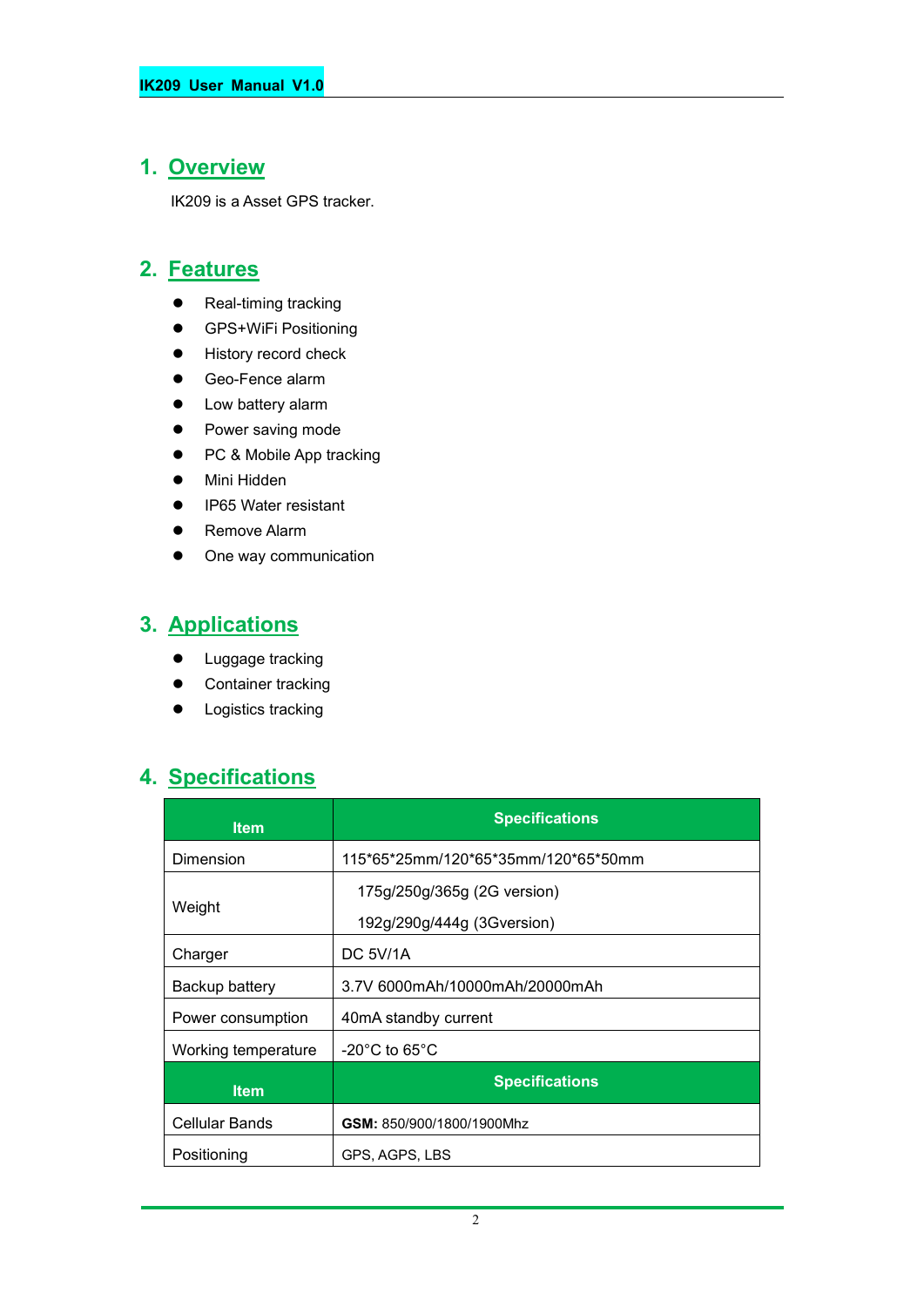#### **IK209 User Manual V1.0**

| <b>Tracking Sensitivity</b> | $-162$ dBm     |
|-----------------------------|----------------|
| Sensor                      | Accelerometer  |
| LED.                        | RED/GREEN/BLUE |
| SIM Card interface          | Mini SIM       |
| Waterproof                  | IP67           |

### **5. IK209 interface**



### **6. In the box**

- 1\* IK209 GPS Tracker
- **1\* Quick Start Guide**
- 1\* Screw Driver
- $\bullet$  1\* Charge Cable

### **7. Installation**

#### **7.1 SIM Card installation**

- Get ready a **MiniSim Card** that support **GSM&GPRS** with30MB data per month
- Open the top housing
- **Insert Sim card** to sim card slot correctly
- Devices would turn on autoly (green led will blinking).
- After that the device will be ready.

### **7.2 LED Indications**

|             | Flash                       |                                             |
|-------------|-----------------------------|---------------------------------------------|
| Green Light | GSM/GPRS conversation start | No GPRS signal   Power off or in sleep mode |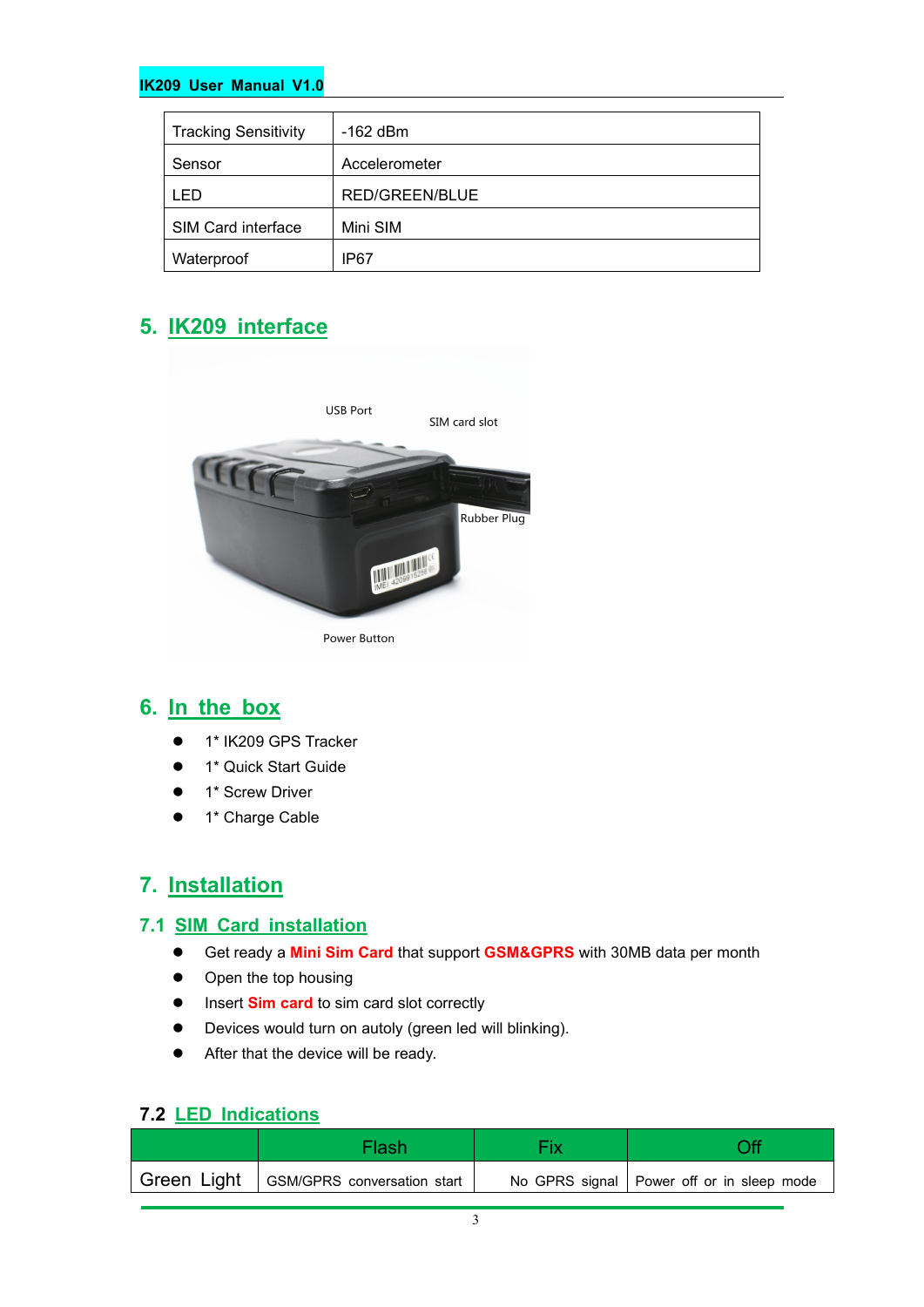#### **IK209 User Manual V1.0**

| <b>Blue Light</b> | GPS location successful |          | No GPRS signal   Power off or in sleep mode |
|-------------------|-------------------------|----------|---------------------------------------------|
| Red Light         |                         | charging | Full battery or charged full                |

# **8. SMS Commands List**

| Function                  | <b>Command Format</b>                         | <b>Reply</b>                       | for example                                 |
|---------------------------|-----------------------------------------------|------------------------------------|---------------------------------------------|
|                           | apn+123456+space+content                      | apn ok                             | apn123456 cmnet                             |
| <b>APN</b>                | apnuser+123456+space+content                  | apnuser ok                         |                                             |
|                           | apnpasswd+123456+space+content                | apnpasswd ok                       |                                             |
| admin<br>number           | admin123456+space+admin phone number admin ok |                                    | admin123456 186********                     |
| Domain                    | SZCS,123456,DOMAIN=a.icargps.net:7700         | Domain ok                          | SZCS, 123456, DOMAIN=a.icargp<br>s.net:7700 |
| upload<br>frequency       | Upload123456 time(unit/s)                     | OK.                                | Upload123456 10                             |
| Monitor                   | Monitor123456                                 | monitor OK                         | Monitor123456                               |
| SOS                       | SOS, phone1 number, phone2 nu<br>mber         | SOS! S1: S2:                       | SOS, 186******, 189******                   |
| Position                  | where                                         | Google map Link                    | where                                       |
| <b>Restart Devic</b><br>e | <b>RST</b>                                    | Device would restart<br>mmediately | RST                                         |
| <b>Check</b>              | Param1                                        | details of device                  | Param1                                      |
| Status                    | Status                                        | Status of device                   | Status                                      |
| Back to facto<br>ry       | Format                                        | OK.                                | Format                                      |

4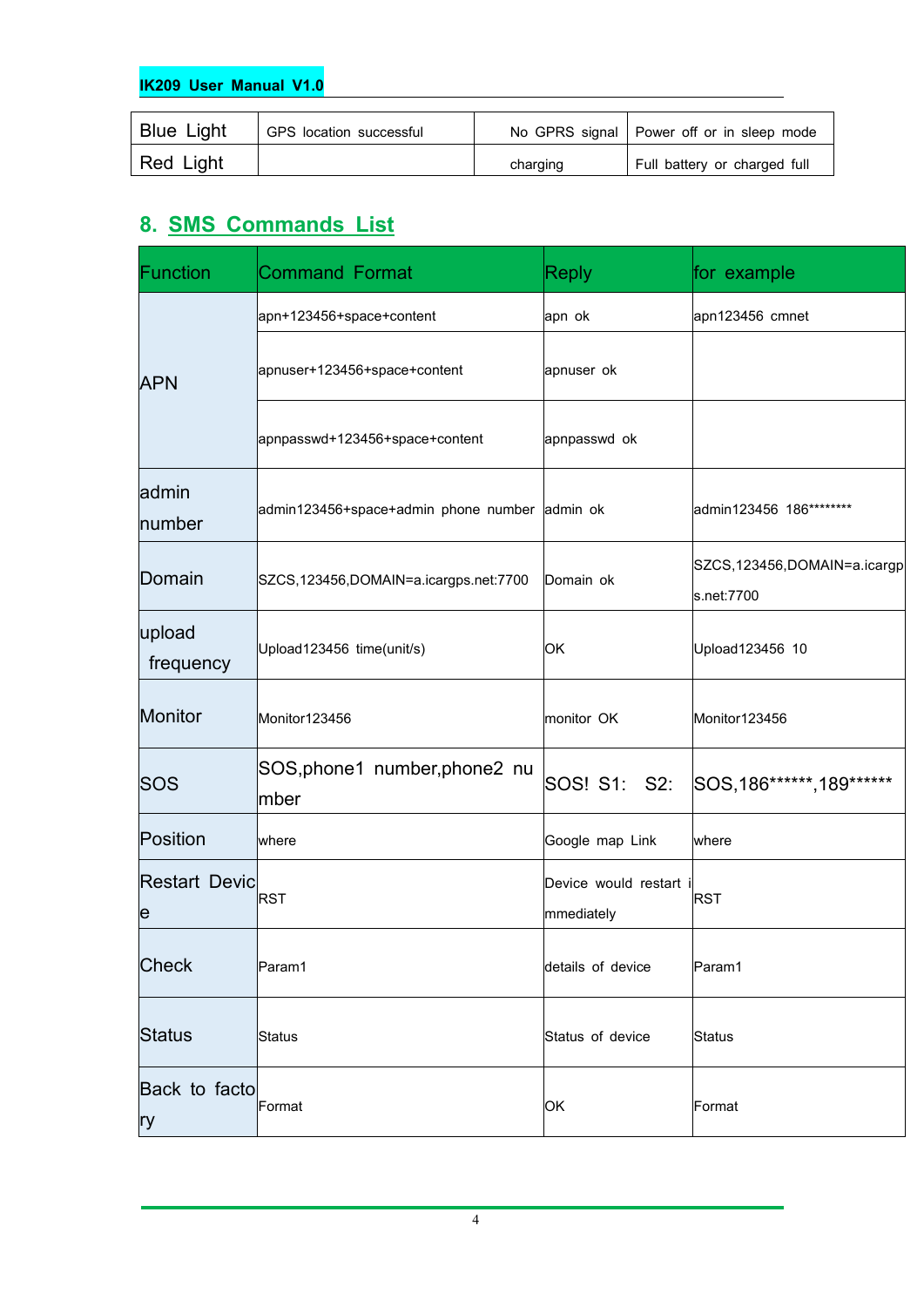# **9. App & PC Tracking platform**

- **9.1 App install & Login**
	- Search "**ICAR GPS**" in Google Play or iOS store(or scan the following QR code) to download the Mobile APP;



- Choose the" Login by Device No.,
- Input your device's ID number and password(default is 123456) to login.



- Choose the" Login by User name.,
- Input your user name and password(default is 123456) to login.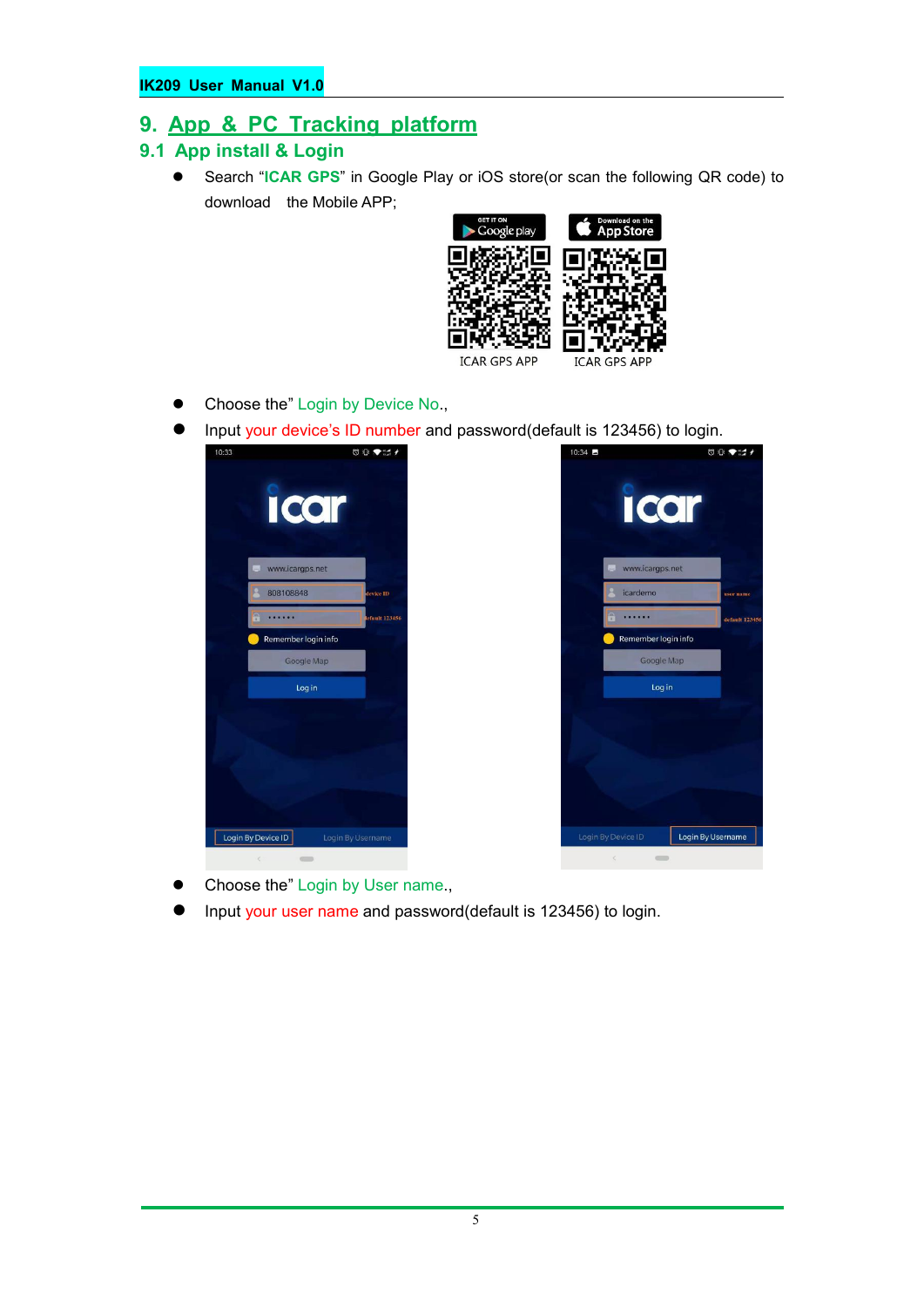#### **9.2 PC login**

- Web: [www.ic](http://www.trackits.com)argps.net, Choose "**ID No**."
- Input your device's ID number and password(default is 123456) to log in

|                                                          | I<br>CO<br>ID No.<br>Account                                                                        |  |
|----------------------------------------------------------|-----------------------------------------------------------------------------------------------------|--|
|                                                          | 808108848<br>device ID                                                                              |  |
| GIT IT ON<br>Google play<br>Download on the<br>App Store | $\mathbf{a}$<br>default 123456<br><br>$\bullet$ Penember<br>Demo                                    |  |
| <b>ICAR GPS APP</b><br><b>ICAR GPS APP</b>               | Login<br>mar a<br><b>MA</b><br>We offer<br>$\blacksquare$<br>$\mathbf{r}$<br><b>Select language</b> |  |

- Web: [www.ic](http://www.trackits.com)argps.net, Choose "**Account**"
- Input user name and password(default is 123456) to log in

|                                                          | $\overline{\mathcal{C}}$<br>$\mathbb{R}^n$<br>ID No.<br>Account |
|----------------------------------------------------------|-----------------------------------------------------------------|
|                                                          | icardemo<br>user name                                           |
| GET IT ON<br>Download on the<br>App Store<br>Google play | default 123456<br>-                                             |
|                                                          | $\bullet$<br>erenber<br>Demo                                    |
|                                                          | Login<br>œ<br>渠<br>m<br>We offer                                |
| <b>ICAR GPS APP</b><br><b>ICAR GPS APP</b>               | select language                                                 |